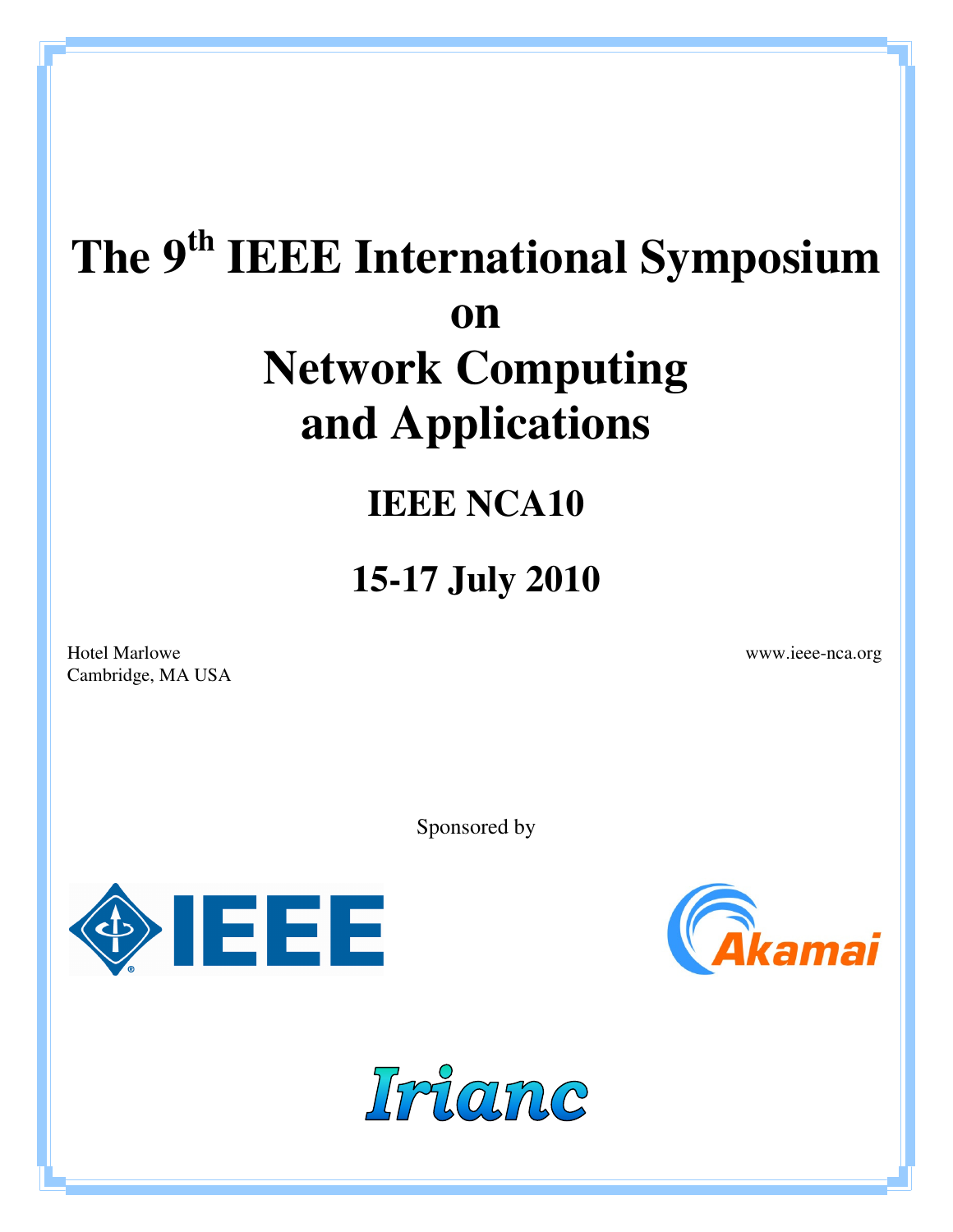# **Technical Program**

Paper presenters are indicated in bold.

|                                                   | a aper presenters are marcated in bord.                                                                                                                                                                                                                                                                                                                                                                                                                                                                                                                                                                                                                                                                                                                                  |                                                              |
|---------------------------------------------------|--------------------------------------------------------------------------------------------------------------------------------------------------------------------------------------------------------------------------------------------------------------------------------------------------------------------------------------------------------------------------------------------------------------------------------------------------------------------------------------------------------------------------------------------------------------------------------------------------------------------------------------------------------------------------------------------------------------------------------------------------------------------------|--------------------------------------------------------------|
|                                                   | Thursday, 15 July 2010                                                                                                                                                                                                                                                                                                                                                                                                                                                                                                                                                                                                                                                                                                                                                   |                                                              |
| $8:00 - 8:30$<br>Serrano Foyer                    | <b>Registration / Continental Breakfast</b>                                                                                                                                                                                                                                                                                                                                                                                                                                                                                                                                                                                                                                                                                                                              |                                                              |
| $8:30 - 9:00$<br>Serrano A/B                      | <b>Opening Remarks</b>                                                                                                                                                                                                                                                                                                                                                                                                                                                                                                                                                                                                                                                                                                                                                   |                                                              |
| $9:00 - 9:45$<br>Serrano A/B                      | <b>Best Student Paper</b><br>Six-shot Multicast – A Location-aware Strategy for Efficient Message Routing<br>in MANETs<br>Benoit Garbinato (University of Lausanne), Adrian Holzer (Polytechnique de<br>Montreal) and <b>Francois Vessaz</b> (University of Lausanne)                                                                                                                                                                                                                                                                                                                                                                                                                                                                                                    | <b>Session Chair</b><br><b>Hans-Peter</b><br><b>Schwefel</b> |
| $9:45 - 9:55$<br>Serrano Foyer                    | <b>Break</b>                                                                                                                                                                                                                                                                                                                                                                                                                                                                                                                                                                                                                                                                                                                                                             |                                                              |
| $9:55 - 11:25$<br>Serrano A/B<br>$11:25 - 11:35$  | <b>Performance Optimizations</b><br>Improved Architectures for Range Encoding in Packet Classification System<br>Xin He (University of New South Wales), Jorgen Pedderson (University of<br>New South Wales) and Sri Parameswaran (University of New South Wales)<br>AGGRO: Boosting STM Replication via Aggressively Optimistic Transaction<br>Processing<br>Roberto Palmieri (DIS, Sapienza Rome University), Francesco Quaglia (DIS,<br>Sapienza Rome University) and Paolo Romano (INESC-ID Lisbon)<br>Cost-based Optimization of Buffer Size in M/G/1/N Systems Under Different<br><b>Service-time Distributions</b><br><b>Derek Doran</b> (University of Connecticut), Lester Lipsky (University of<br>Connecticut) and Steve Thompson (University of Connecticut) | <b>Session Chair</b><br><b>Edgar Nett</b>                    |
| Serrano Foyer<br>Serrano A/B                      | <b>Break</b><br><b>Fault and Failure Management</b><br>11:35 - 12:05 Distributed Clustering Algorithms for Lossy Wireless Sensor Networks<br>Zhexi Pan (Stony Brook University), Yuanyuan Yang (Stony Brook<br>University) and Dawei Gong (Stony Brook University)                                                                                                                                                                                                                                                                                                                                                                                                                                                                                                       | <b>Session Chair</b><br><b>Erik Maehle</b>                   |
| $12:05 - 13:05$<br>Serrano C                      | Lunch                                                                                                                                                                                                                                                                                                                                                                                                                                                                                                                                                                                                                                                                                                                                                                    |                                                              |
| $13:05 - 14:05$<br>Serrano A/B<br>$14:05 - 14:15$ | <b>Fault and Failure Management (continued)</b><br>Modeling Fast Link Failure Detection for Dependable Wireless Mesh Networks<br>Timo Lindhorst (University of Magdeburg), Georg Lukas (University of<br>Magdeburg), Edgar Nett (University of Magdeburg)<br>Fault-tolerant deadlock-free adaptive routing for any set of link and node<br>failures in Multi-Cores systems<br>Fabien Chaix (TIMA), Dimiter Avresky (IRIANC), Nacer Edine Zergainoh<br>(TIMA) and Mihail Nicolaidis (TIMA)                                                                                                                                                                                                                                                                                | <b>Session Chair</b><br><b>Erik Maehle</b>                   |

14:05 - 14:15 Serrano Foyer **Break**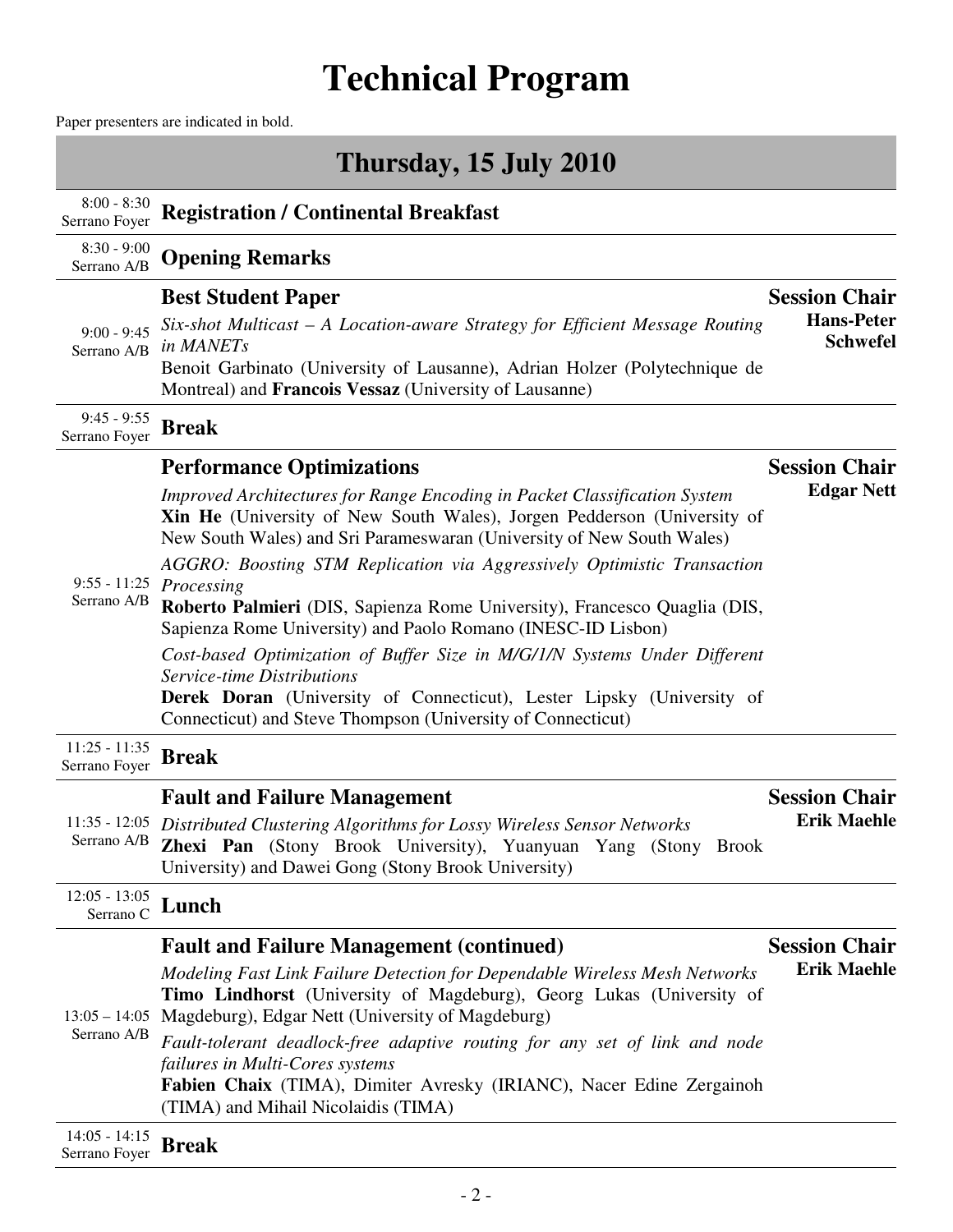|                                  | <b>Cloud and Web Services</b>                                                                                                                                                                                                                                     | <b>Session Chair</b>                |
|----------------------------------|-------------------------------------------------------------------------------------------------------------------------------------------------------------------------------------------------------------------------------------------------------------------|-------------------------------------|
| $14:15 - 16:15$<br>Serrano A/B   | Detection of Performance Anomalies in Web-based Applications<br>João Magalhães (ESTGF, Porto Polytechnic) and Luis Silva (CISUC,<br>University of Coimbra)                                                                                                        | Katerina<br>Goseva-<br>Popstojanova |
|                                  | Ecosystem of Cloud Naming Systems: an Approach for the Management and<br><b>Integration of Independent Cloud Name Spaces</b><br>Antonio Celesti (University of Messina), Massimo Villari (University of<br>Messina) and Antonio Puliafito (University of Messina) |                                     |
|                                  | Colocation as a Service: Strategic and Operational Services for Cloud<br>Colocation<br>Vatche Ishakian (Boston University), Raymond Sweha (Boston University),<br>Jorge Londoño (Boston University) and Azer Bestavros (Boston University)                        |                                     |
|                                  | SOAP Web Services Compression using Variable and Fixed Length Coding<br><b>Dhiah Al-Shammary</b> (RMIT University) and Ibrahim Khalil (RMIT<br>University)                                                                                                        |                                     |
| $16:15 - 16:25$<br>Serrano Foyer | <b>Break</b>                                                                                                                                                                                                                                                      |                                     |
|                                  | <b>Short Papers I - Cloud Computing and Web Services</b>                                                                                                                                                                                                          | <b>Session Chair</b>                |

| <b>Short Papers I - Cloud Computing and Web Services</b>                  |  |
|---------------------------------------------------------------------------|--|
| Prediction of Job Resource Requirements for Deadline Schedulers to Manage |  |

*High-Level SLAs on the Cloud* 

**Gemma Reig** (Universitat Politècnica de Catalunya), Javier Alonso (Universitat Politècnica de Catalunya) and Jordi Guitart (Universitat Politècnica de Catalunya)

**Lester Lipsky**

**Hosted By**

*Under the cloud: A Novel Content Addressable Data Framework For Cloud Parallelization to Create and Virtualize New Breeds of Cloud Applications*

16:25 – 17:45 Hudaya Mohammad Amin (Clayton School of IT, Monash University) and **Amir Hossein Basirat** (Clayton School of IT, Monash University), Anang

Serrano A/B Asad I. Khan (Clayton School of IT, Monash University)

*Dynamic Web Service Composition Middleware: A New Approach for QoS guarantees*

**Bruno T. Kuehne** (University of São Paulo), Julio C. Estrella (University of São Paulo), Maycon L. M. Peixoto (University of São Paulo), Thiago C. Tavares (University of São Paulo), Regina H. C. Santana (University of São Paulo), Marcos J. Santana (University of São Paulo)

*Multi-Level Multi-Server Task Assignment with Work-Conserving Migration* **Malith Jayasinghe** (RMIT University Australia), Zahir Tari (RMIT University Australia) and Panlop Zeephongsekul (RMIT University Australia)

### **Scientific Tour of Akamai Technologies, Inc.**

| Akamai<br>Technologies, | Prof. T. Leighton is a Professor at MIT and Chief Scientist of Akamai<br>Technologies, Inc. Dr. Leighton is a Fellow of the American Academy of Arts<br>17:45 – 19:00 and Sciences and the National Academy of Engineering.<br>Akamai Technologies, Inc. is the world leader of reliable content delivery via<br>$\overline{I}$ the Internet. | Prof. Tom<br>Leighton |
|-------------------------|-----------------------------------------------------------------------------------------------------------------------------------------------------------------------------------------------------------------------------------------------------------------------------------------------------------------------------------------------|-----------------------|
|                         | The tour will include a live demonstration of a reliable distributed network of<br>tens of thousands of distributed servers in more than 60 countries.                                                                                                                                                                                        |                       |

Twenty (20) minute walk from the Hotel Marlowe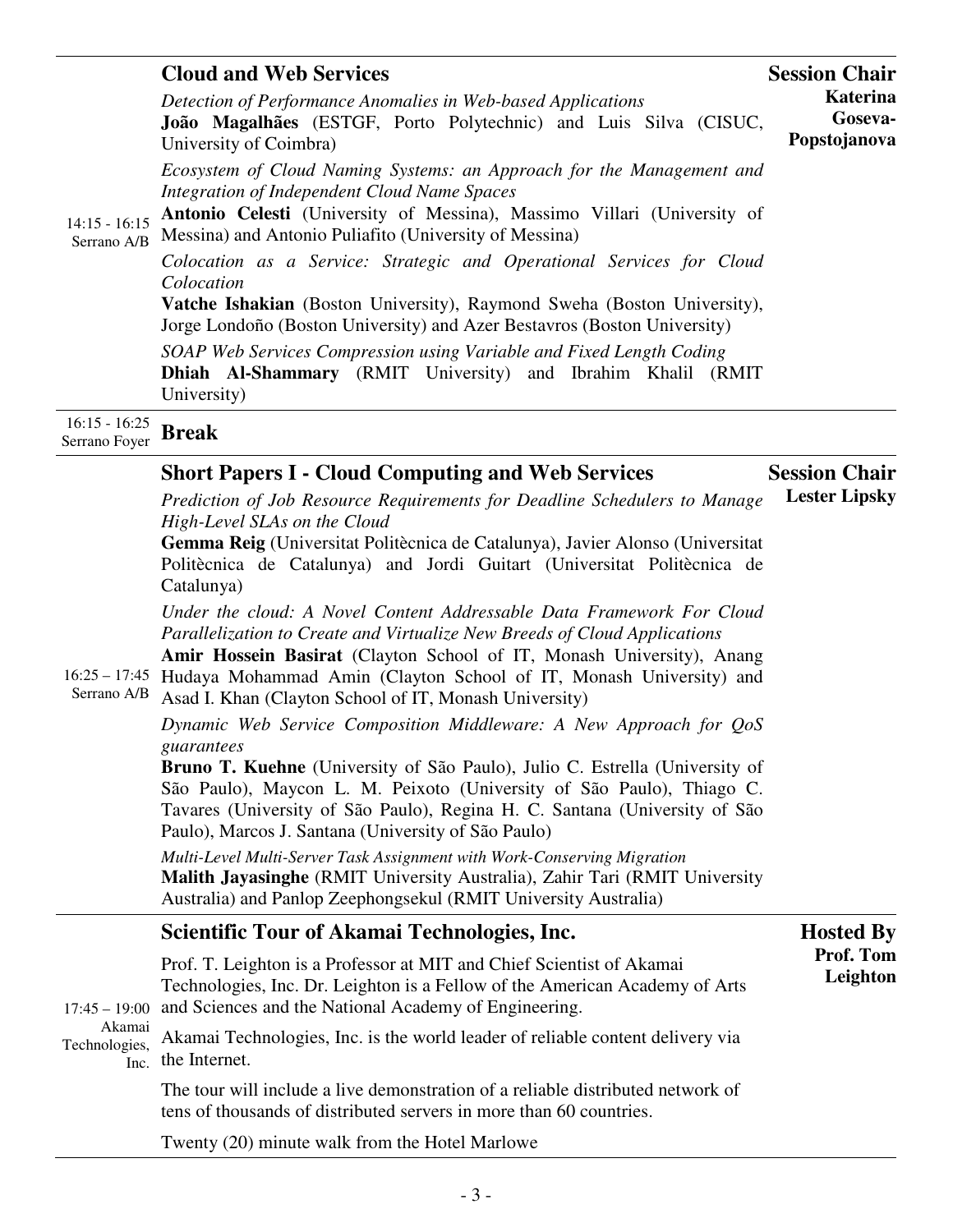## **Friday, 16 July 2010**

## 8:00 - 8:30 Serrano Foyer **Continental Breakfast**

| $8:30 - 10:00$<br>Serrano A/B    | <b>Security</b><br>Authentication using Virtual Certificate Authorities: A new Security Paradigm<br>for Wireless Sensor Networks<br><b>Edmond Holohan</b> (National University of Ireland, Galway) and Michael<br>Schukat (National University of Ireland, Galway)<br>GROK: A Practical System for Securing Group Communications<br>Joseph A. Cooley (MIT Lincoln Laboratory), Roger I. Khazan (MIT Lincoln<br>Laboratory), Benjamin W. Fuller (MIT Lincoln Laboratory) and Galen E.<br>Pickard (MIT Lincoln Laboratory)<br>Quantification of Attackers Activities on Servers running Web 2.0 Applications<br>Katerina Goseva-Popstojanova (West Virginia University), Risto Pantev<br>(West Virginia University), Ana Dimitrijevikj (West Virginia University), and<br>Brandon Miller (West Virginia University) | <b>Session Chair</b><br>D. R. Avresky                        |
|----------------------------------|-------------------------------------------------------------------------------------------------------------------------------------------------------------------------------------------------------------------------------------------------------------------------------------------------------------------------------------------------------------------------------------------------------------------------------------------------------------------------------------------------------------------------------------------------------------------------------------------------------------------------------------------------------------------------------------------------------------------------------------------------------------------------------------------------------------------|--------------------------------------------------------------|
| $10:00 - 10:15$<br>Serrano Foyer | <b>Break</b>                                                                                                                                                                                                                                                                                                                                                                                                                                                                                                                                                                                                                                                                                                                                                                                                      |                                                              |
| $10:15 - 11:00$<br>Serrano A/B   | <b>Best Paper</b><br>ASE: Authenticated Statement Exchange<br>Benjamin W. Fuller (MIT Lincoln Laboratory), Roger I. Khazan (MIT Lincoln<br>Laboratory), Joseph A. Cooley (MIT Lincoln Laboratory), Galen E. Pickard<br>(MIT Lincoln Laboratory) and Daniil Utin (MIT Lincoln Laboratory)                                                                                                                                                                                                                                                                                                                                                                                                                                                                                                                          | <b>Session Chair</b><br><b>Hans-Peter</b><br><b>Schwefel</b> |
| Serrano A/B                      | <b>Performance Modeling and Assessment</b><br>Design of an Extensible Network Testbed<br>Charlie Wiseman (Washington University, St. Louis), Jyoti Parwatikar<br>(Washington University, St. Louis), Ken Wong (Washington University, St.<br>11:00 - 12:00 Louis), John DeHart (Washington University, St. Louis), and Jonathan Turner<br>(Washington University, St. Louis)<br>A Performance Model of Gossip-Based Update Propagation<br>Imad Antonios (Southern Connecticut State University), Feng Zhang<br>(University of Connecticut), Reetu Dhar (Southern Connecticut State<br>University) and Lester Lipsky (University of Connecticut)                                                                                                                                                                   | <b>Session Chair</b><br><b>Erik Maehle</b>                   |
| $12:00 - 13:00$<br>Serrano C     | Lunch                                                                                                                                                                                                                                                                                                                                                                                                                                                                                                                                                                                                                                                                                                                                                                                                             |                                                              |
| $13:00 - 13:30$<br>Serrano A/B   | <b>Performance Modeling and Assessment (continued)</b><br>Assessing the Impact of a Realistic RadioPropagation Model on VANET<br><b>Scenarios using Real Maps</b><br>Francisco J. Martinez (University of Zaragoza), Manuel Fogue (University of<br>Zaragoza), Manuel Coll (University of Zaragoza), Juan-Carlos Cano<br>(Technical University of Valencia), Carlos T. Calafate (Technical University of<br>Valencia) and Pietro Manzoni (Technical University of Valencia)                                                                                                                                                                                                                                                                                                                                       | <b>Session Chair</b><br><b>Erik Maehle</b>                   |

13:30 - 13:45 Serrano Foyer **Break**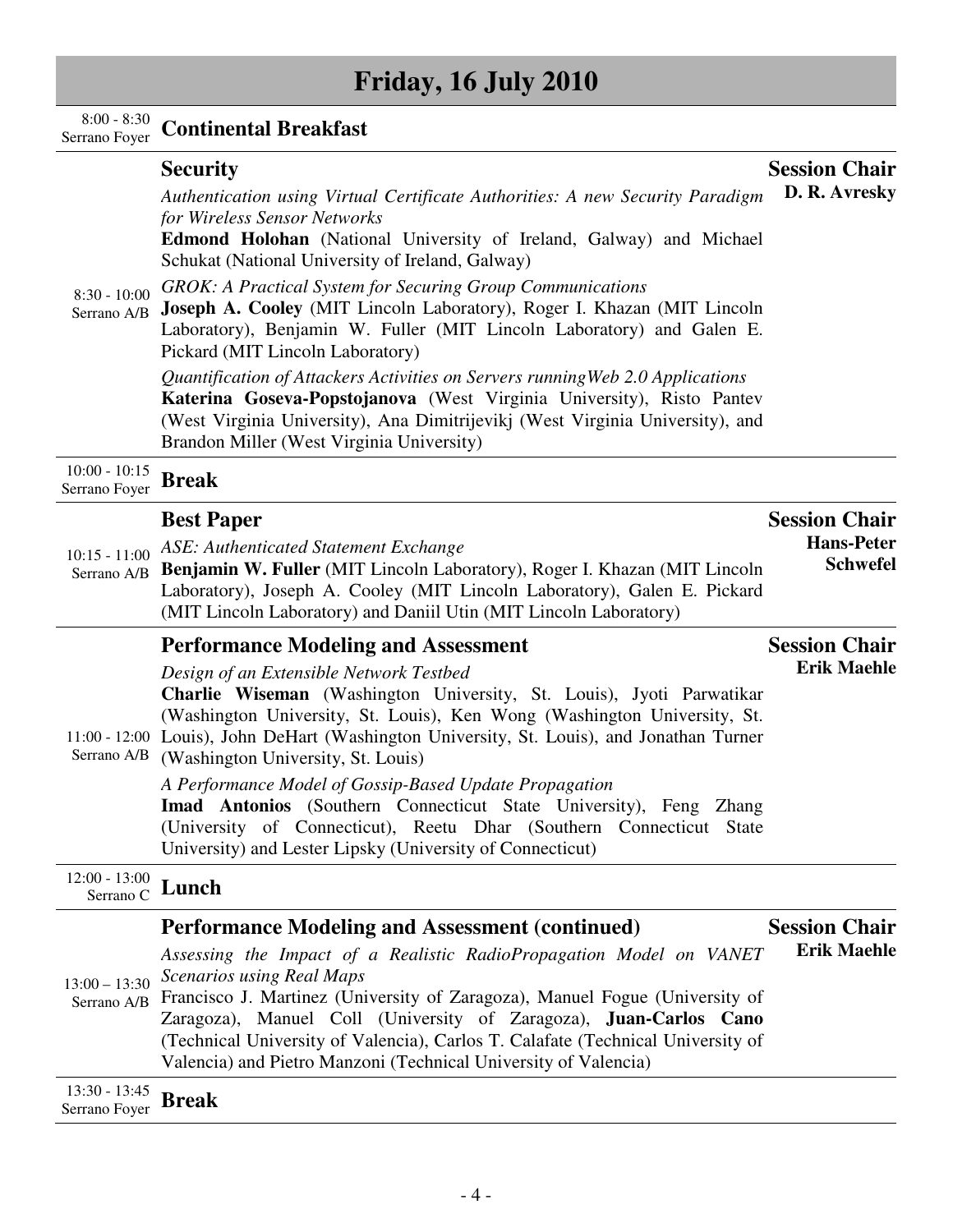|                                  | <b>Algorithms</b>                                                                                                                                                                                               | <b>Session Chair</b> |
|----------------------------------|-----------------------------------------------------------------------------------------------------------------------------------------------------------------------------------------------------------------|----------------------|
| $13:45 - 14:45$<br>Serrano A/B   | Time-Free Authenticated Byzantine Consensus<br>Hamouma Moumen (University of Béjaia) and Achour Mostefaoui (University<br>of Rennes)                                                                            | <b>Mark Tuttle</b>   |
|                                  | Improving Conjunctive Query Routing in Unstructured P2P Networks<br>Wai Gen Yee (Illinois Institute of Technology), Linh Nguyen (Illinois Institute<br>of Technology) and Ophir Frieder (Georgetown University) |                      |
| $14:45 - 15:15$<br>Serrano Foyer | <b>Break</b>                                                                                                                                                                                                    |                      |
|                                  | <b>Short Papers II - Security</b>                                                                                                                                                                               | <b>Session Chair</b> |
| $15:15 - 16:35$<br>Serrano A/B   | Understanding the Vulnerabilities of a SOA Platform<br>Andrew Gronosky (Raytheon BBN Technologies), Michael Atighetchi<br>(Raytheon BBN Technologies) and Partha Pal (Raytheon BBN Technologies)                | <b>Mark Tuttle</b>   |
|                                  | A Network Based Approach to Malware Detection in Large IT Infrastructures<br>Brijesh Kumar (Drexel University) and <b>Constantine Katsinis</b> (Drexel<br>University)                                           |                      |
|                                  | On the Integrity of Network Coding-based Anonymous P2P File Sharing<br><b>Networks</b>                                                                                                                          |                      |
|                                  | Paolo Gasti (DISI – Università di Genova), Alessio Merlo (CNR-IEIIT),<br>Giuseppe Ciaccio (DISI – Università di Genova) and Giovanni Chiola (DISI –<br>Università di Genova)                                    |                      |
|                                  | PwdIP-Hash: A Lightweight Solution to Phishing and Pharming Attacks<br>Baber Aslam (University of Central Florida), Lei Wu (University of Central<br>Florida) and Cliff C. Zou (University of Central Florida)  |                      |
|                                  | 16:35 - 18:00 On your own                                                                                                                                                                                       |                      |
| $18.00 - 19.00$                  |                                                                                                                                                                                                                 |                      |

|  | $\frac{10,00-19,00}{\text{Serrano Foyer}}$ Cocktails & Hors d'Oeuvres |
|--|-----------------------------------------------------------------------|

19:00 – 21:00 Serrano C **Banquet Dinner**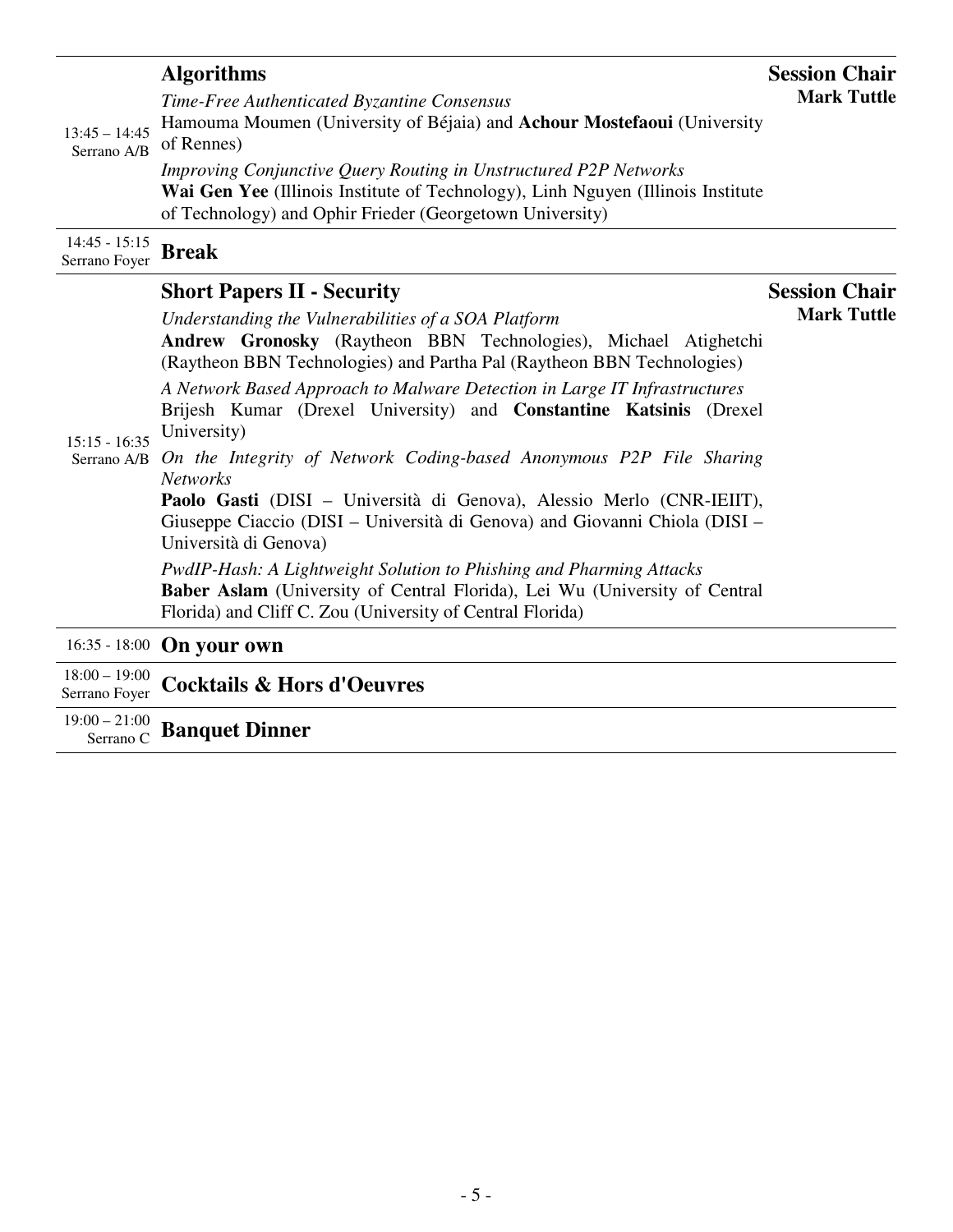| $8:00 - 9:00$<br>Serrano Foyer   | <b>Continental Breakfast</b>                                                                                                                                                                                                                                                                                            |                       |
|----------------------------------|-------------------------------------------------------------------------------------------------------------------------------------------------------------------------------------------------------------------------------------------------------------------------------------------------------------------------|-----------------------|
|                                  | <b>Short Papers III - Wireless Sensor Networks and Mobile Ad-hoc Session Chair</b><br><b>Networks</b>                                                                                                                                                                                                                   | <b>Rasmus Olsen</b>   |
| Serrano A/B                      | <b>Anomaly Detection with Wireless Sensor Networks</b><br>Nathalie Dessart (Université des Antilles et de la Guyane), Hacène Fouchal<br>(CReSTIC, Université de Reims Champagne-Ardenne), Philippe<br>Hunel<br>(Université des Antilles et de la Guyane) and Nicolas Vidot (Université des<br>Antilles et de la Guyane) |                       |
|                                  | Performance Analysis of Optimal Packet Size for Congestion Control in<br>9:00 - 10:20 Wireless Sensor Networks<br>Naimah Yaakob (RMIT University), Ibrahim Khalil (RMIT University) and<br>Jiankun Hu (RMIT University)                                                                                                 |                       |
|                                  | QoS-Enabled Video Streaming in Wireless Sensor Networks<br><b>Song Guo</b> (Boston University) and Thomas D. C. Little (Boston University)                                                                                                                                                                              |                       |
|                                  | A Decentralized Dynamic Sensor Activation Protocol for Chemical<br><b>Sensor Networks</b>                                                                                                                                                                                                                               |                       |
|                                  | Shanika Karunasekera (University of Melbourne), Alex Skvortsov (Defence<br>Science and Technology Organisation), Ajith Gunatilaka (Defence Science and<br>Technology Organisation) and Champake Mendis (University of Melbourne)                                                                                        |                       |
| $10:20 - 10:50$<br>Serrano Foyer | <b>Break</b>                                                                                                                                                                                                                                                                                                            |                       |
|                                  | <b>Short Papers IV - Fault-Tolerance</b>                                                                                                                                                                                                                                                                                | <b>Session Chair</b>  |
| Serrano A/B                      | Partition Participant Detector with Dynamic Paths in Mobile Networks<br>Luciana Arantes (University of Paris), Pierre Sens (University of Paris), Gaël<br>Thomas (University of Paris), Denis Conan (Télécom Sud Paris) and Léon Lim<br>(Télécom Sud Paris)                                                             | D. R. Avresky         |
|                                  | Improving Robustness of Network Fault Diagnosis to Uncertainty in<br>$10:50 - 11:50$ Observations<br>Jesper Grønbæk (Aalborg University), Hans-Peter Schwefel (FTW), Andrea                                                                                                                                             |                       |
|                                  | Ceccarelli (University of Florence) and Andrea Bondavalli (University of<br>Florence)                                                                                                                                                                                                                                   |                       |
|                                  | A Multi-Core Approach to Providing Fault Tolerance for Non-Deterministic<br><i>Services</i>                                                                                                                                                                                                                             |                       |
|                                  | <b>Balazs Gerofi</b> (The University of Tokyo) and Yutaka Ishikawa (The University<br>of Tokyo)                                                                                                                                                                                                                         |                       |
|                                  | <b>Short Papers V - Applications</b>                                                                                                                                                                                                                                                                                    | <b>Session Chair</b>  |
| $11:50 - 12:30$<br>Serrano A/B   | NetOdyssey—A New Tool for Real-Time Analysis of Network Traffic<br>Fábio D. Beirão (University of Beira Interior), João V. Gomes (University of<br>Beira Interior), Pedro R. M. Inácio (University of Beira Interior), Manuela<br>Pereira (University of Beira Interior) and Mário M. Freire (University of Beira       | <b>Sean Geoghegan</b> |

Interior)

*Location Awareness Rescue System: Support for Mountain Rescue Teams*  **Panagiotis Georgopoulos** (Lancaster University), Ben McCarthy (Lancaster University) and Christopher Edwards (Lancaster University)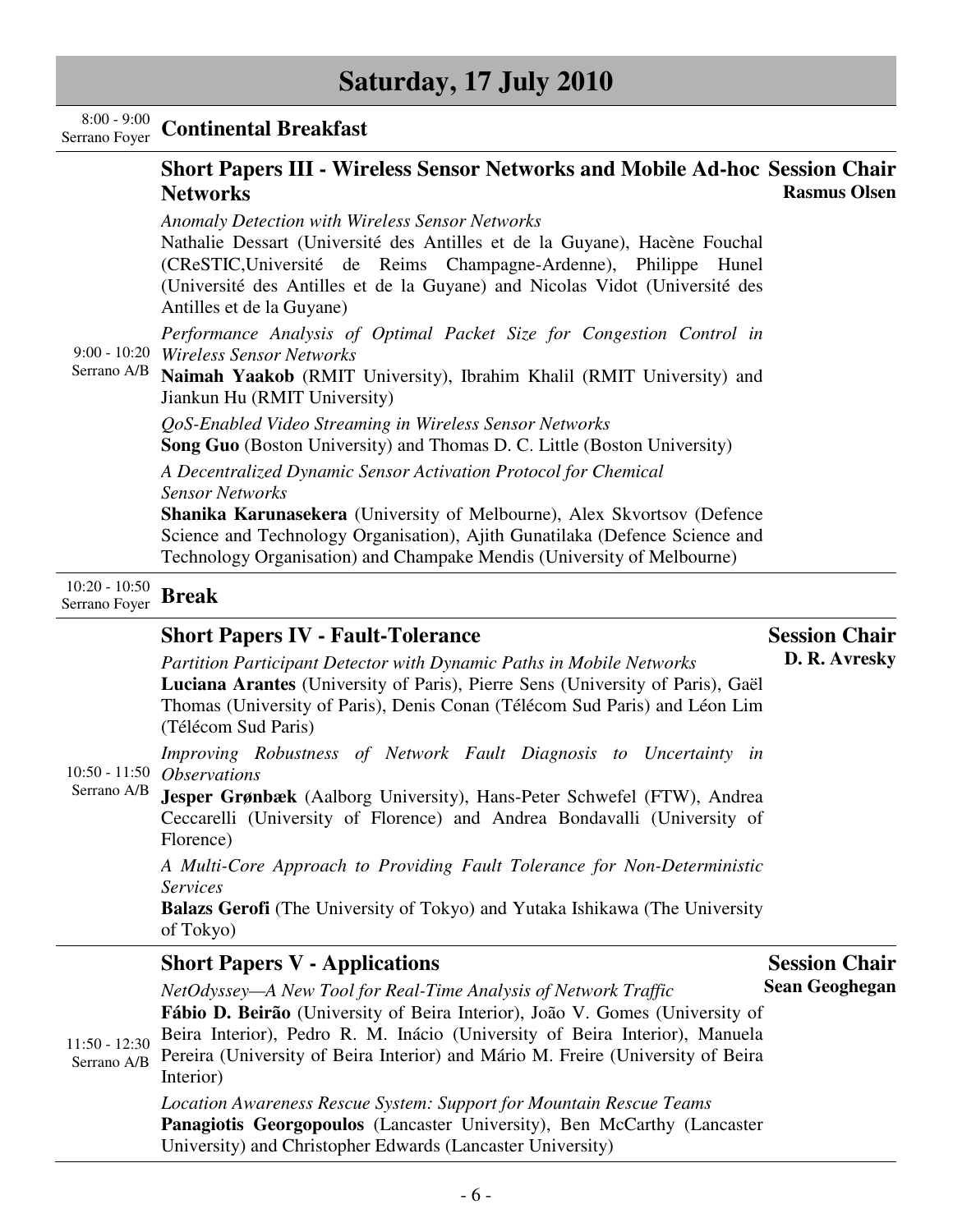## 12:30 - 13:30 Serrano C **Lunch**

| SUITANO U                        |                                                                                                                                                                                                                                                                                                           |                                             |
|----------------------------------|-----------------------------------------------------------------------------------------------------------------------------------------------------------------------------------------------------------------------------------------------------------------------------------------------------------|---------------------------------------------|
| $13:30 - 15:10$<br>Serrano A/B   | <b>Short Papers VI - Overlay Networks and Routing</b><br>K-overlay: A Kautz Tree Structure for Video on Demand<br><b>Ubaid Abbasi</b> (CNRS-LaBRI) and Toufik Ahmed (CNRS-LaBRI)                                                                                                                          | <b>Session Chair</b><br><b>Rasmus Olsen</b> |
|                                  | Dynamic Game-Play Arbitrators with 3D Voronoi Diagrams<br>Mahathir Almashor (RMIT University), Ibrahim Khalil (RMIT University)<br>and Geoff Leach (RMIT University)                                                                                                                                      |                                             |
|                                  | Pareto-based Optimization of Multicast Flows with QoS and Traffic<br><b>Engineering Requirements</b><br>Marcos Luiz de Paula Bueno (Federal University of Uberlandia) and Gina<br>Maira Barbosa de Oliveira (Federal University of Uberlandia)                                                            |                                             |
|                                  | Advanced Hashing with Hybrid Key Duplication for IP Address Lookup<br>Rujroj Tiengtavat (University of Texas at San Antonio) and Wei-Ming Lin<br>(University of Texas at San Antonio)                                                                                                                     |                                             |
|                                  | Evaluation of a Hardware-Software Codesign Technique of Network Protocol<br><b>Stacks</b><br>Taehoon Kim (Pusan National University) and Sungwoo Tak (Pusan National<br>University)                                                                                                                       |                                             |
| $15:10 - 15:40$<br>Serrano Foyer | <b>Break</b>                                                                                                                                                                                                                                                                                              |                                             |
| $15:40 - 16:40$<br>Serrano A/B   | <b>Trustworthy Network Computing (TNC) Workshop</b><br>Redundancy Infrastructure for Service-oriented Wireless Sensor Networks<br>Jana Neumann (University of Luebeck), Nils Hoeller (University of Luebeck),<br>Christoph Reinke (University of Luebeck) and Volker Linnemann (University<br>of Luebeck) | <b>Session Chair</b><br><b>Erik Maehle</b>  |
|                                  | Remote Reliable Services to Support Transactional Mobile Agents<br>Izabela Moise (Universite de Rennes, IRISA), Michel Hurfin (INRIA, Rennes -<br>Bretagne Atlantique), Linda Zeghache (CERIST- Algiers) and Nadjib Badache<br>(CERIST-Algiers)                                                           |                                             |
|                                  | A Geographic Unicast Routing Algorithm using no Location Service<br>Daniel Silvestre (INESC-ID) and Teresa Vazão (INESC-ID/IST)                                                                                                                                                                           |                                             |

16:40 – 16:50 Serrano A/B **Closing Remarks**